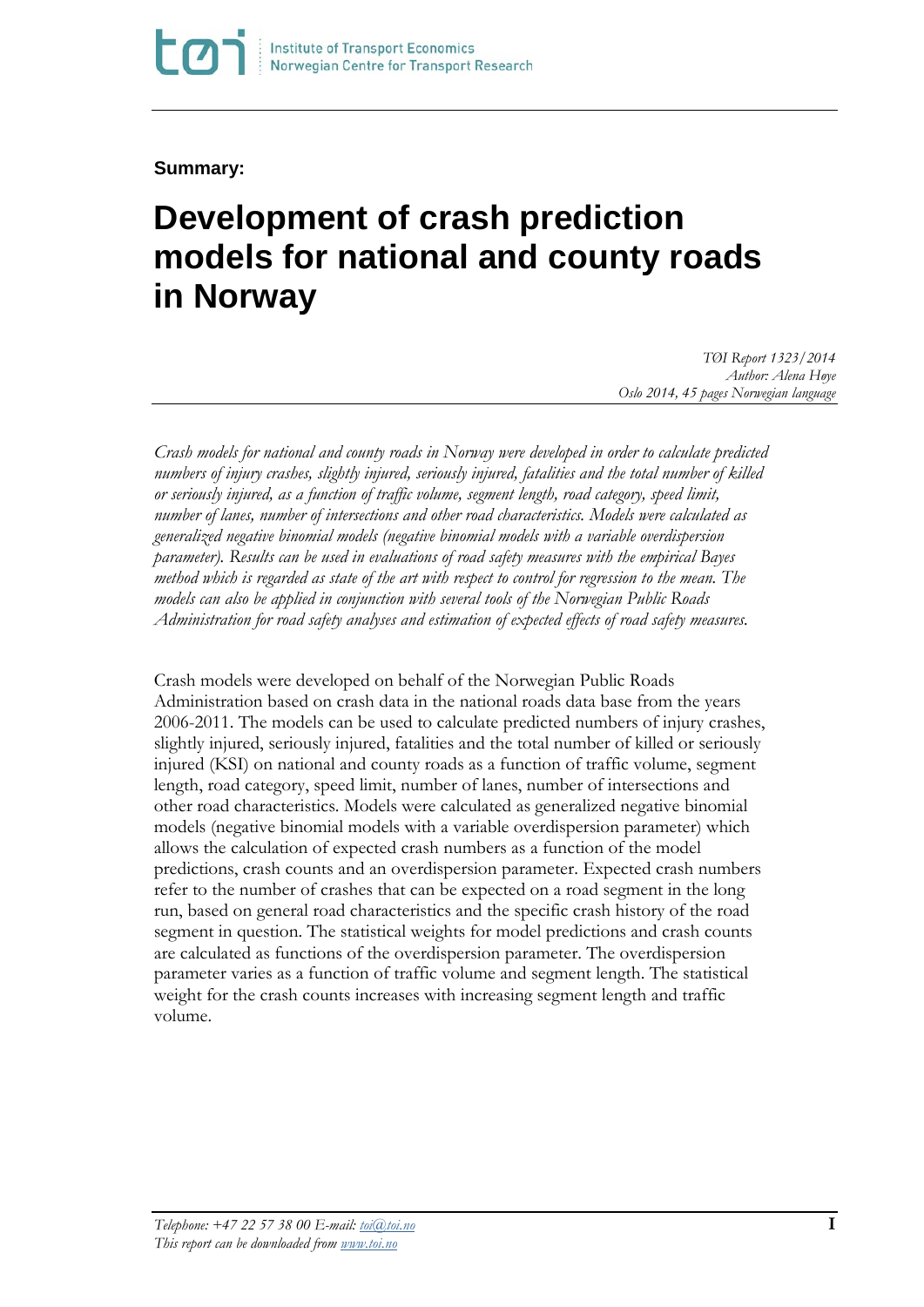The expected numbers of crashes will always be between the model prediction and the observed numbers of crashes. In before-after studies of the safety effects of measures at high-crash locations, regression to the mean is less likely to affect the results when the analysis is based on expected crash numbers in the before period instead of observed crash counts. Regression to the mean occurs when the observed number of crashes in the before period was exceptionally high. One would then expect the number of crashes to decrease in the after period even without any (effective) safety measures.

## *Model and predictors*

The models were developed as generalized negative binomial (NB) models in which the overdispersion parameter is estimated as a function of traffic volume, segment length and number of years. The model form is as follows:

$$
E(n) = e^{\sum_i \text{Predictor}_i * \text{Coeff}_i}
$$

 $E(n)$  is the predicted number of crashes (i.e. number of injury crashes / injuries / fatalities), predictors are traffic volume and a number of road characteristics, and i is the subscript for the predictors.

A generalized NB model was chosen because it takes into account that crash counts usually are overdispersed, and that overdispersion is not a constant but depending on traffic volumes, segment length and the number of years. The model results can be used in before-after evaluations of road safety measures with the empirical Bayes (EB) method. The EB method controls for regression to the mean by comparing the observed number of crashes in the after period with the expected number of crashes. The expected number of crashes is a function of the actual crash count and the model prediction of the number of crashes for the same road section and period of time. Crash counts and model predictions are weighted with a function of the overdispersion parameter. The expected number of crashes is always between the crash count and the model prediction.

The crash models for all dependent variables (injury crashes and numbers of injuries / fatalities) are based on the following predictors:

- Segment length and number of years: Ln(segment length) and  $Ln(number of years)$ . The coefficients for the natural logarithm of segment length and number of years are set equal to one, thus normal crash numbers increase proportionally with segment length and number of years. The number of years is a predictor because segments with substantial changes (e.g. speed limit reductions) are represented with crash data only from after the change was made in the data the models are based on.
- Traffic volume:  $Ln(AADT)$  and  $Ln(AADT)^2$ . Volume predictors are the natural logarithm of AADT (annual average daily traffic) and the squared natural logarithm of AADT. Predicted crash numbers increase with increasing traffic volume, but at a decreasing pace.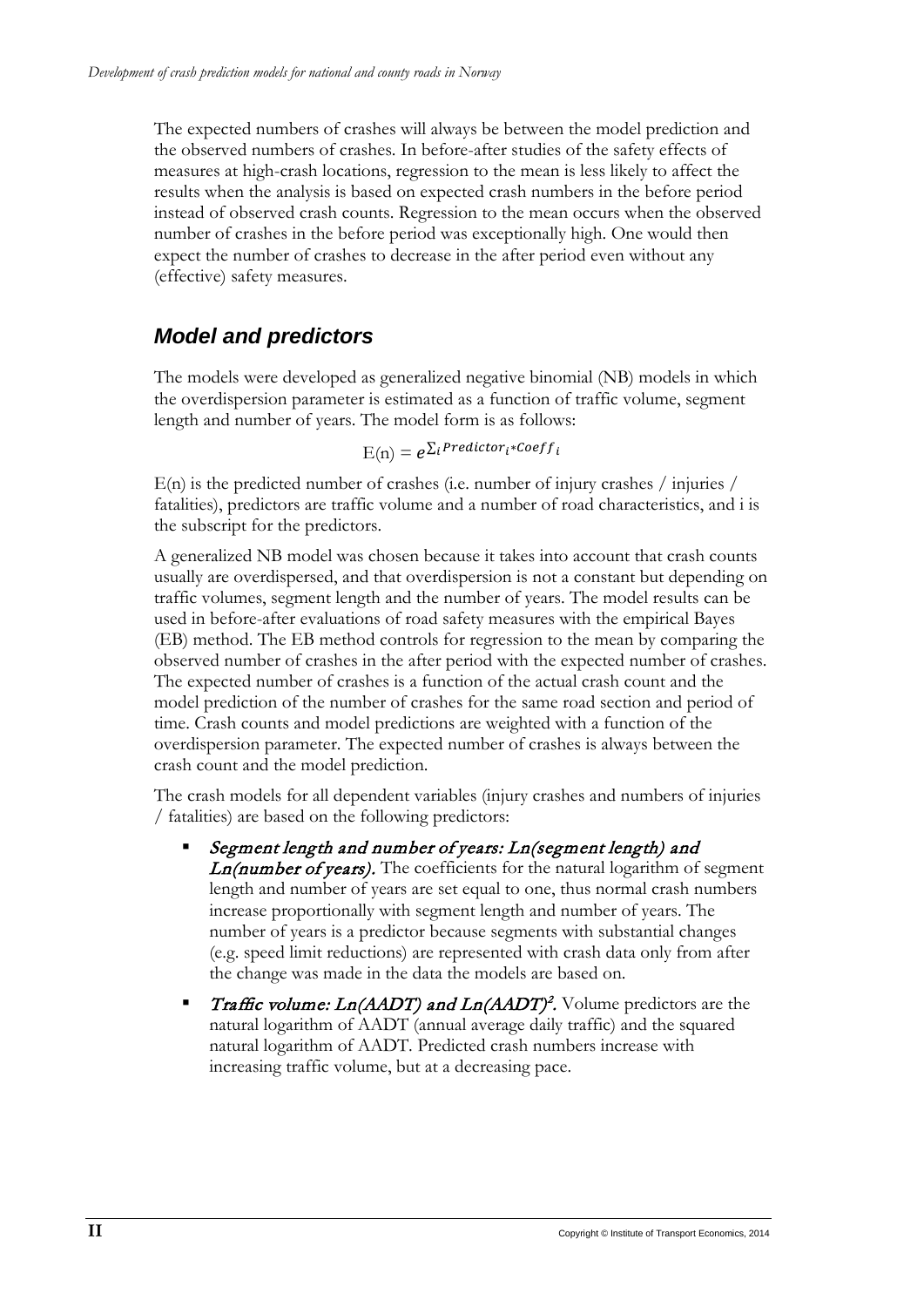- Speed limit: Dummy variables. For each speed limit a dummy variable is defined in order to take into account that crash numbers not necessarily are a monotonous (or other) function of speed limit because of general differences between roads with different speed limits (e.g. many roads with a 70 km/h speed limit had previously an 80 km/h speed limit that was reduced because of exceptionally high crash numbers).
- Number of lanes: Dummy variables. For each number of lanes a dummy variable is defined for the same reasons as for speed limit. Segments with one lane are a highly heterogeneous group of different kinds of roads and only a small proportion of all data. They are therefore omitted from the data.
- At-grade intersections, roundabouts and ramps (grade separated intersections): Ln(Number of  $\dots$  + 1). For four-armed intersections, threearmed intersections, roundabouts, off-ramps and on-ramps the natural logarithm of the number of intersections / roundabouts / ramps plus one is calculated (plus one in order to avoid taking the logarithm of zero on segments without any of these).
- *Curves: Ln*(Number of curves  $+1$ ) according to speed limit. The curve variable that was available was the number of parts of each road segment that is 50 m long and has a curve radius below 300 m. The natural logarithm of the number of curves according to this definition plus one is calculated and one such variable is defined for each speed limit  $(Ln(number of curves + 1))$ at the respective speed limit and zero at all other speed limits) in order to take into account different effects of curves on crash numbers at different speed limits. The available curve variable has only a weak relationship with the actual number of curves or other definitions of road curvature as it does not take into account turning points in road curvature.
- Grades: Ln(Number of grades  $+1$ ) according to speed limit. The grade variable that was available was the number of parts of each road segment that are 200 m long and that have a vertical grade of at least 4%. The natural logarithm of the number of grades according to this definition plus one is calculated and one such variable is defined for each speed limit (Ln(number of grades + 1) at the respective speed limit and zero at all other speed limits) in order to take into account different effects of grades on crash numbers at different speed limits. The available grade variable has only a weak relationship with the actual number of grades and contains no information about crest or sag curves.
- **Road category: Five dummy variables.** A dummy variable is defined for each of the following road categories: Motorway; two-lane road with grade separated intersections; TEN-T road (other than motorway or two-lane road with grade separated intersections); European or state highway (other than those previously mentioned); county road.
- Median and median guardrail: Four dummy variables. A dummy variable is defined for each of the following: Median with guardrail; median without guardrail; guardrail that separates opposing directions of traffic without median; neither guardrail nor median. Dummy variables for the presence vs. absence of either median or guardrail would not allow to detect interaction effects between guardrail and median presence, which is why four dummy variables for each possible combination were defined.